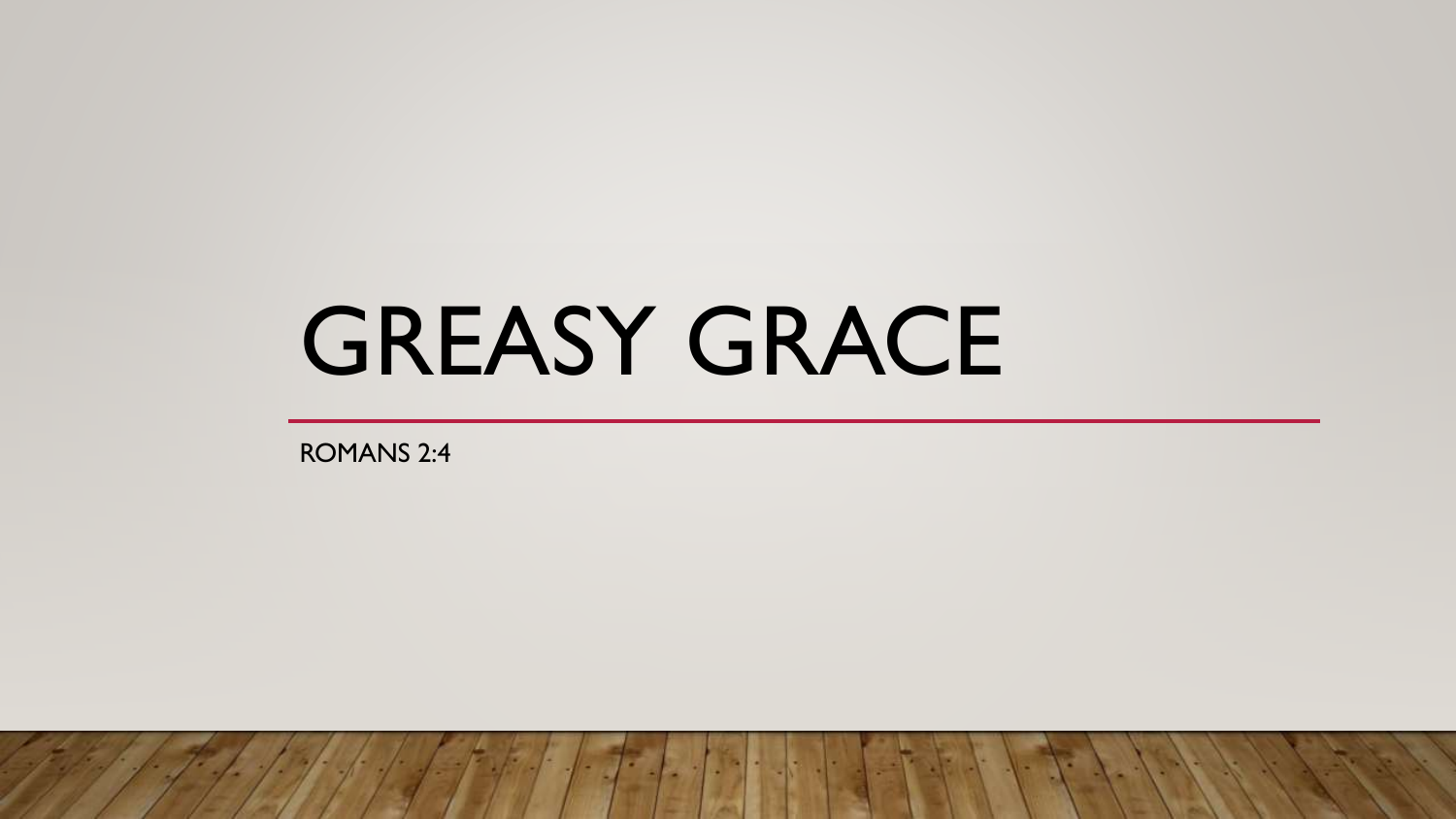## ROMANS 2:4

<sup>4</sup> Don't you see how wonderfully kind, tolerant, and patient God is with you? Does this mean nothing to you? Can't you see that his kindness is intended to turn you from your sin?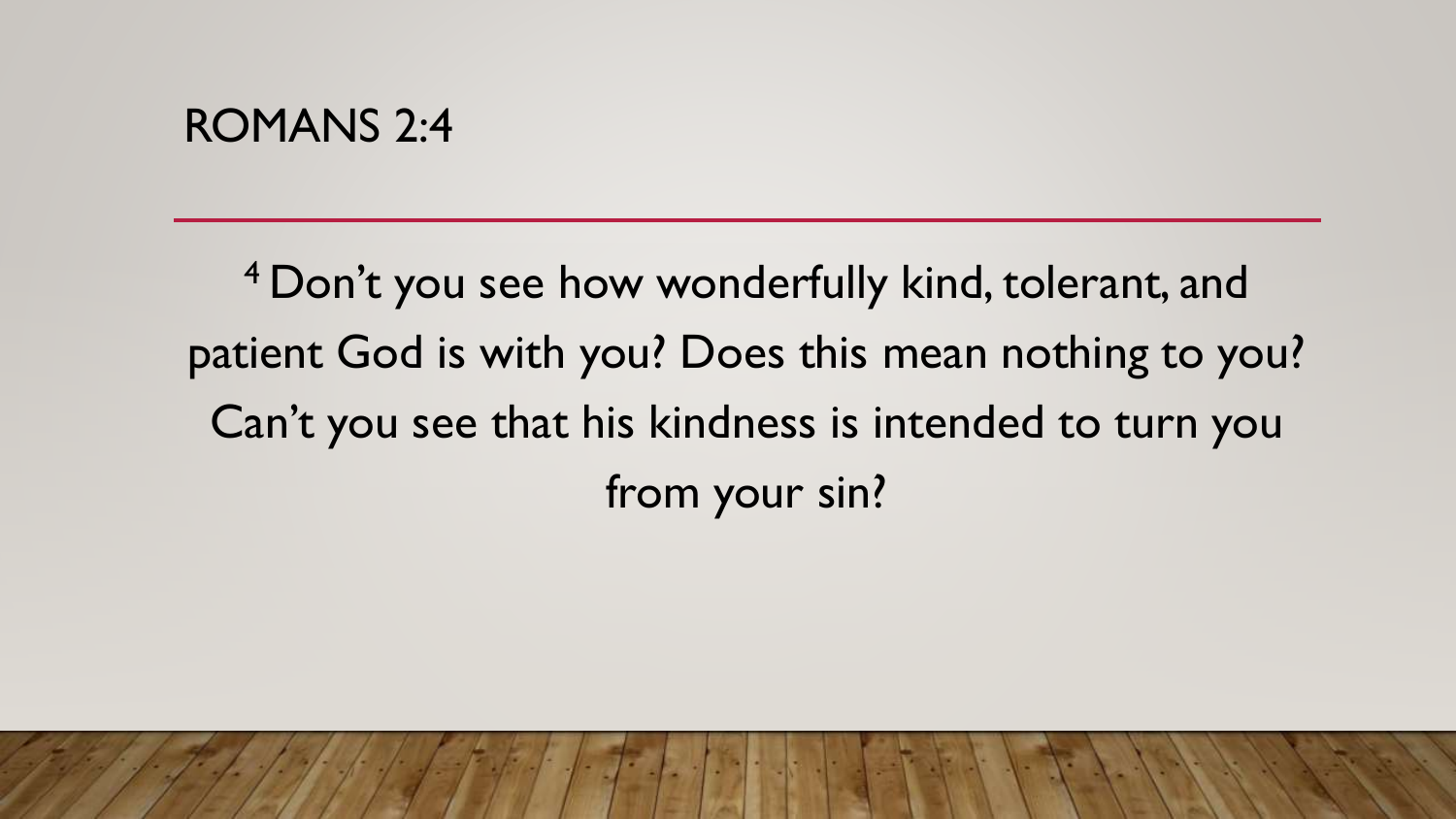<sup>18</sup>Then Moses said, "Now show me your glory." <sup>19</sup> And the LORD said, "I will cause all my goodness to pass in front of you, and I will proclaim my name, the LORD, in your presence. I will have mercy on whom I will have mercy, and I will have compassion on whom I will have compassion.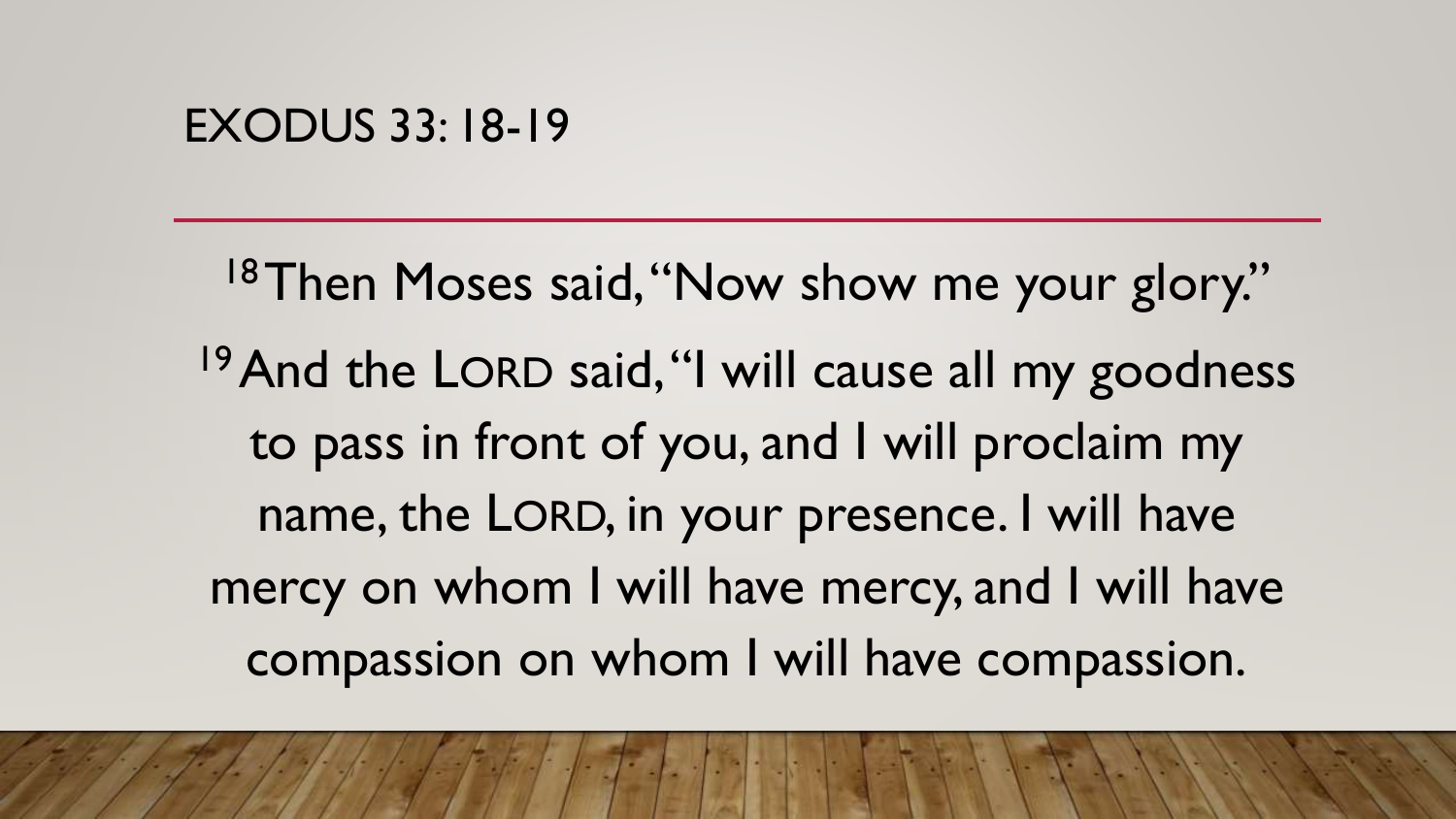$13$  You can ask for anything in my name, and I will do it, so that the Son can bring glory to the Father.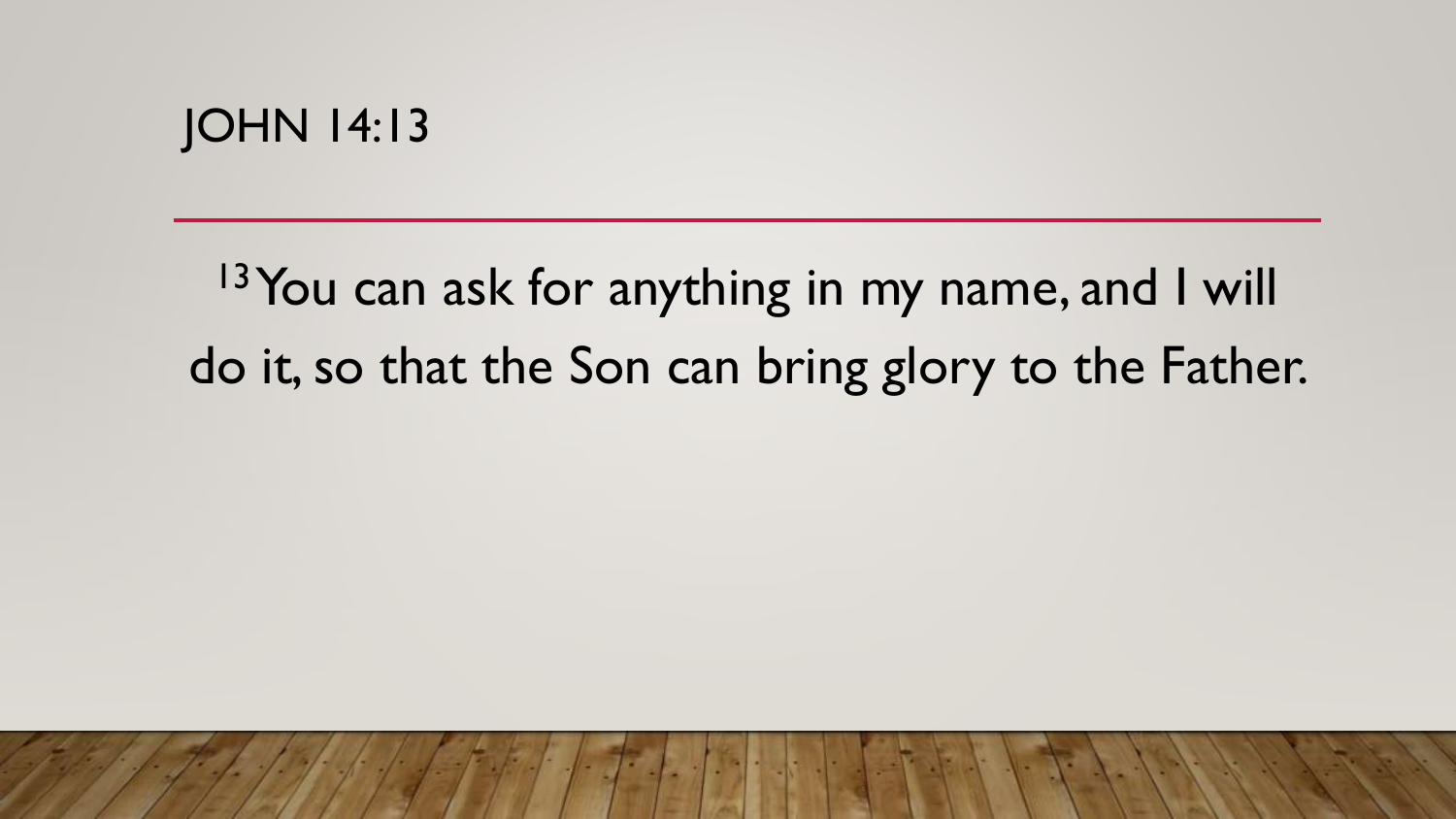## JOHN 14: 1-3

"Don't let your hearts be troubled. Trust in God, and trust also in me. <sup>2</sup>There is more than enough room in my Father's home.<sup>[\[a\]](https://www.biblegateway.com/passage/?search=John+14:1-3&version=NLT#fen-NLT-26636a)</sup> If this were not so, would I have told you that I am going to prepare a place for you?<sup>[\[b](https://www.biblegateway.com/passage/?search=John+14:1-3&version=NLT#fen-NLT-26636b)]</sup> <sup>3</sup>When everything is ready, I will come and get you, so that you will always be with me where I am.